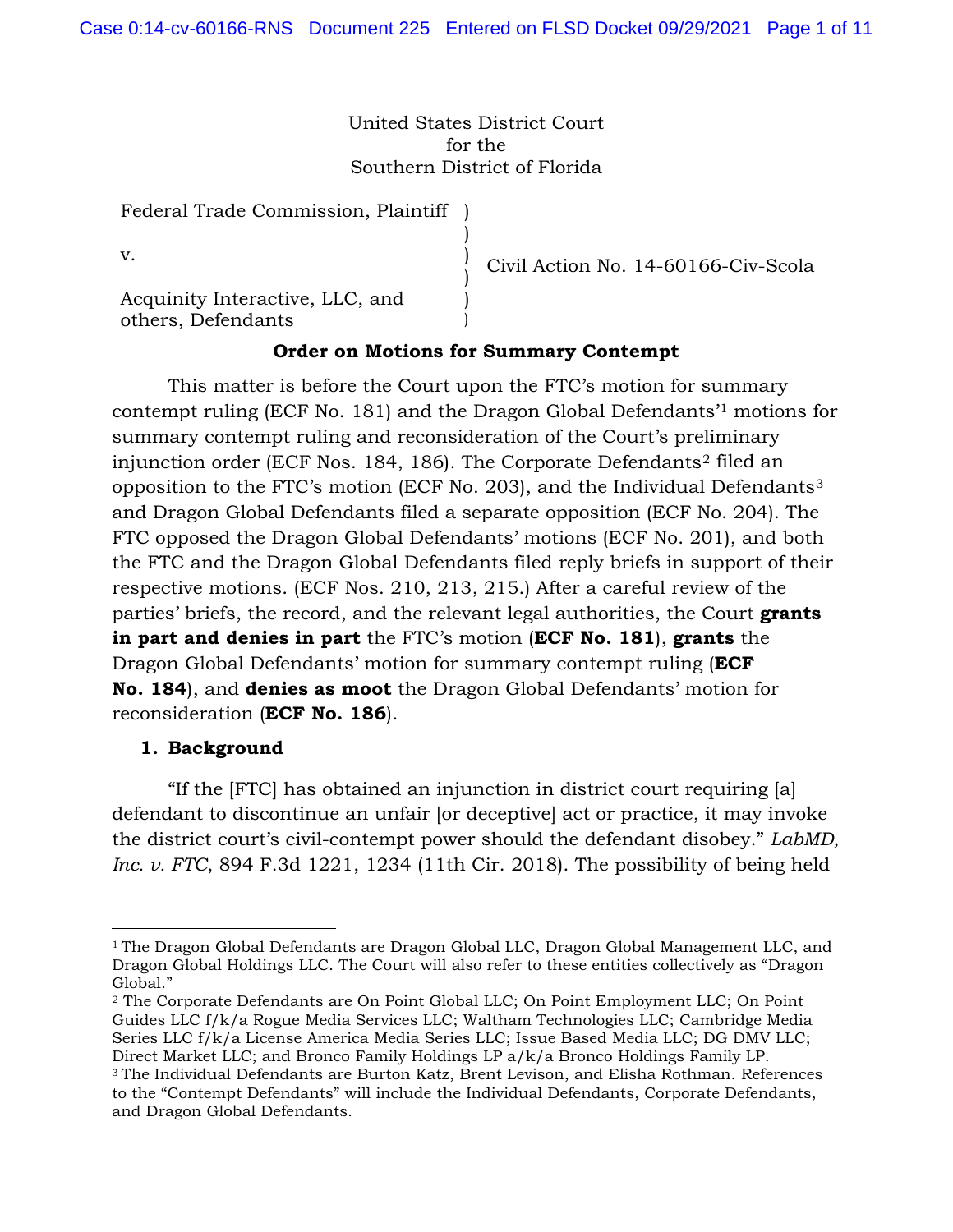in contempt makes plain that in law, as well as in boxing, one should watch for the follow-through, not just the first strike.

In October 2014, the Court entered a stipulated final judgment, in part, as to Burton Katz for his role in a deceptive practice that placed unauthorized charges on consumers' mobile phone bills. (ECF No. 132 at ¶ 2.) As part of this final judgment, the Court entered an injunction (the "*Acquinity* Order") against misrepresentations, through which Katz was enjoined, "in connection with the advertising, marketing, promotion, offering for sale, sale, or distribution of any product or service," from "making, or assisting others in making, expressly or by implication, any false or misleading material representation[.]" (*Id.* at 3.)

Almost six years later, in February 2020, the FTC filed a motion to show cause why Katz and certain corporate entities should not be held in contempt for violating the *Acquinity* Order. (ECF No. 135.) In particular, the FTC noted that Katz and the corporate entities were defendants in another lawsuit, *FTC v. On Point Global LLC*, 19-cv-25046 (S.D. Fla.) (the "*On Point* Matter"), in which the FTC alleged that the Katz and the defendants violated Section 5(a) of the FTC Act. (ECF No. 135.) Two months later, the FTC moved for another show cause order as to Robert Zangrillo, Brent Levison, and Elisha Rothman, who are also individual defendants in the *On Point* Matter. (ECF No. 137.) The Court granted the motions as to all Defendants except Robert Zangrillo. (ECF Nos. 136, 174.)

In August 2021, the Court granted the FTC's motion for a preliminary injunction, holding that the *Acquinity* Order was valid, lawful, and unambiguous and that there was good cause to believe that the Contempt Defendants had actual notice of the *Acquinity* Order. (ECF No. 177 at 2.) Moreover, the Court held that the FTC was likely to prevail on the merits of its contempt allegations. (*Id.* at 2–3.) The Court also ordered an asset freeze over certain of the Contempt Defendants' assets and imposed a receivership over certain of the Contempt Defendants. (*Id.* at 3–4.) Last, the Court set a briefing schedule for summary contempt proceedings (ECF No. 174 at 13), which the parties met and fully briefed.

### **2. Legal Standard**

To establish civil contempt, the FTC must show, by clear and convincing evidence, that (1) the order at issue was valid and lawful, (2) the order was "clear and unambiguous," and (3) the alleged violator had the ability to comply with the order but did not do so. *Peery v. City of Miami*, 977 F.3d 1061, 1076– 77 (11th Cir. 2020). A court may make a finding of civil contempt without an evidentiary hearing where there are no disputed material facts. *See Mercer v. Mitchell*, 908 F.2d 763, 769 n.11 (11th Cir. 1990) ("[W]hen there are no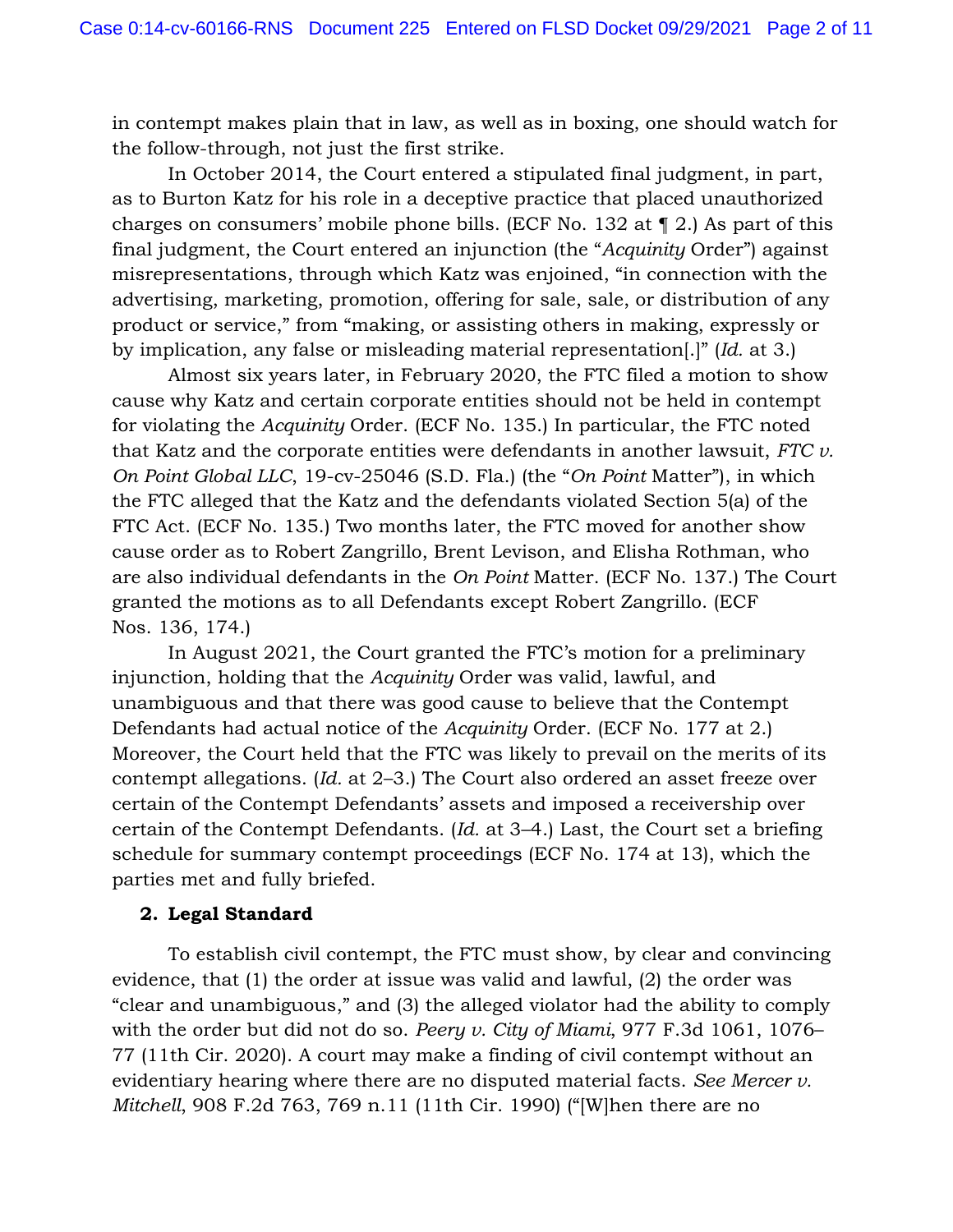disputed factual matters that require an evidentiary hearing, the court might properly dispense with the hearing prior to finding the defendant in contempt and sanctioning him."); *see also Nat'l Union Fire Ins. Co. of Pittsburgh, Pa. v. Olympia Holding Corp.*, 140 F. App'x 860, 865 (11th Cir. 2005).

## **3. Discussion**

# **A. Valid, Lawful, and Unambiguous**

As the Court previously held, the *Acquinity* Order is valid and lawful and not so vague and ambiguous as to be an impermissible obey-the-law injunction. (ECF No. 174 at 4–5.) Rather, the order is more specific and narrower than Section 5(a) of the FTC Act—the order provides that

"in connection with the advertising, marketing, promotion, offering for sale, sale, or distribution of any product or service, Stipulating Defendants [including Burton Katz], Stipulating Defendants' officers, agents, servants, and employees, and all other persons in active concert or participation with any of them, who receive actual notice of this Order, whether acting directly or indirectly, are permanently restrained and enjoined from making, or assisting others in making, expressly or by implication, any false or misleading material representation, including representations concerning the cost, performance, efficacy, nature, characteristics, benefits, or safety of any product or service, or concerning any consumer's obligation to pay for charges for any product or service."

(ECF No. 132 at 3.)

Therefore, the *Acquinity* Order is limited to "false and misleading material representation[s]" offered "in connection with" a defined list of services. (*Id.*) Moreover, while the scope of the injunction is broad, its terms cannot be read to incorporate the same analysis under Section 5(a). *Compare id.* (limiting the scope of the injunction to those who, "acting directly or indirectly,  $\dots$  "mak[e] or assist[] others in making, expressly or by implication, any false or misleading material representation") *with FTC v. IAB Mktg. Assocs., LP*, 746 F.3d 1228, 1233 (11th Cir. 2014) (describing the standard to establish individual liability under Section 5(a)). This is sufficiently lawful and not so vague and ambiguous to be impermissible.

# **B. Actual Violation and Notice**

As held above, the FTC must show by clear and convincing evidence that there was an actual violation of the *Acquinity* Order. In the *On Point* Matter, the Court found, in an order being filed contemporaneously with this order, that the On Point Global LLC and related entities (collectively, "On Point") ran a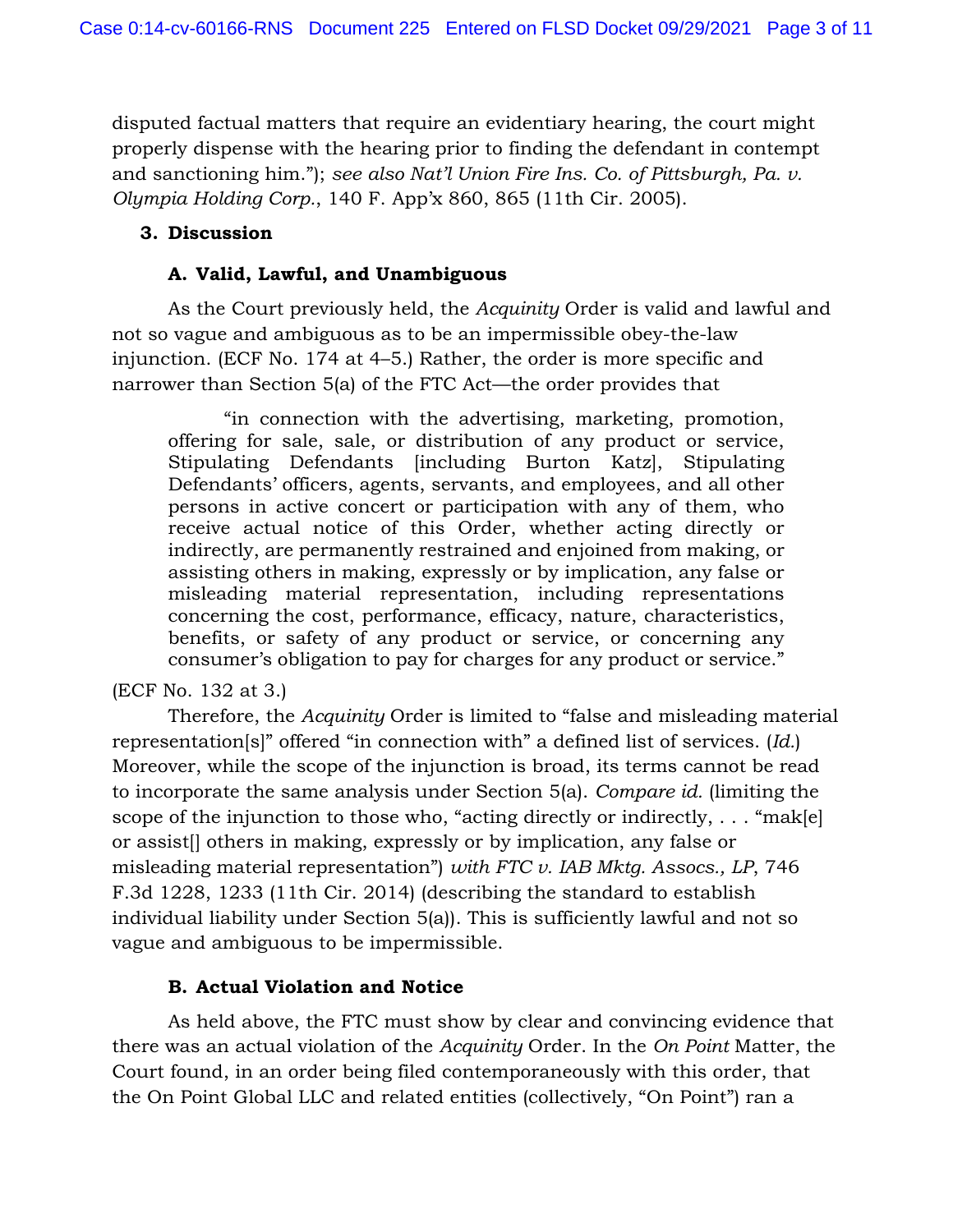deceptive practice under Section 5(a). But that finding alone does not resolve the question of whether the Contempt Defendants, "acting directly or indirectly, . . . "ma[de] or assist[ed] others in making, expressly or by implication, any false or misleading material representation[.]" (ECF No. 132.) In particular, while Section 5(a) concerns itself with "deceptive acts or practices," the *Acquinity* Order concerns itself with false or misleading material representations.

First, the Court finds that false and misleading material representations were made, as discussed in greater detail in the Court's summary judgment order in the *On Point* Matter. These involve online representations that promoted government services that On Point did not actually provide. (*See generally* ECF No. 182 at ¶¶ 9, 11, 16, 22, 52, 54, 59; ECF No. 205 at ¶¶ 9, 11, 16, 22, 52, 54, 59.)

However, the fact that false and misleading material representations were made also does not resolve this matter. Several questions remain. Did the Contempt Defendants, by a showing of clear and convincing evidence and "acting directly or indirectly, . . . ma[ke] or assist[] others in making, expressly or by implication," these false and misleading material representations? (ECF No. 132.) And were the Contempt Defendants who were not parties to the *Acquinity* Order in "active concert or participation" with Katz (the only Contempt Defendant that was a party to the *Acquinity* Order)? *See* Fed. R. Civ. P. 65(d)(2)(C). Last, did each of the Contempt Defendants have "actual notice" of the *Acquinity* Order? *See* Fed. R. Civ. P. 65(d)(2). The Court will address each Contempt Defendant in turn.

#### *1. Burton Katz*

Burton Katz is a party to the *Acquinity* Order and is thus bound by the order. *See* Fed. R. Civ. P. 65(d)(2)(A). Moreover, the parties do not contest that he had actual notice of the *Acquinity* Order. (*See* ECF No. 182 at ¶¶ 190, 192; ECF No. 205 at ¶¶ 190, 192.) So did Burton Katz, by a showing of clear and convincing evidence, and while "acting directly or indirectly, . . . ma[ke] or assist[] others in making, expressly or by implication" the false or misleading material representations at issue? (ECF No. 132.) Courts have held that individuals may be held in contempt of injunctions where either (1) "an individual in control of a corporation [fails] to prevent the corporation's violation of an injunction" or (2) an individual committed a "direct, personal violation of the terms of [the] injunction[.]" *FTC v. Kuykendall*, 371 F.3d 745, 759 (10th Cir. 2004). The parties do not dispute that Katz himself did not personally write or direct the writing of the representations at issue. (ECF No. 210 at 9–10.) Therefore, the only basis to hold Katz in contempt would be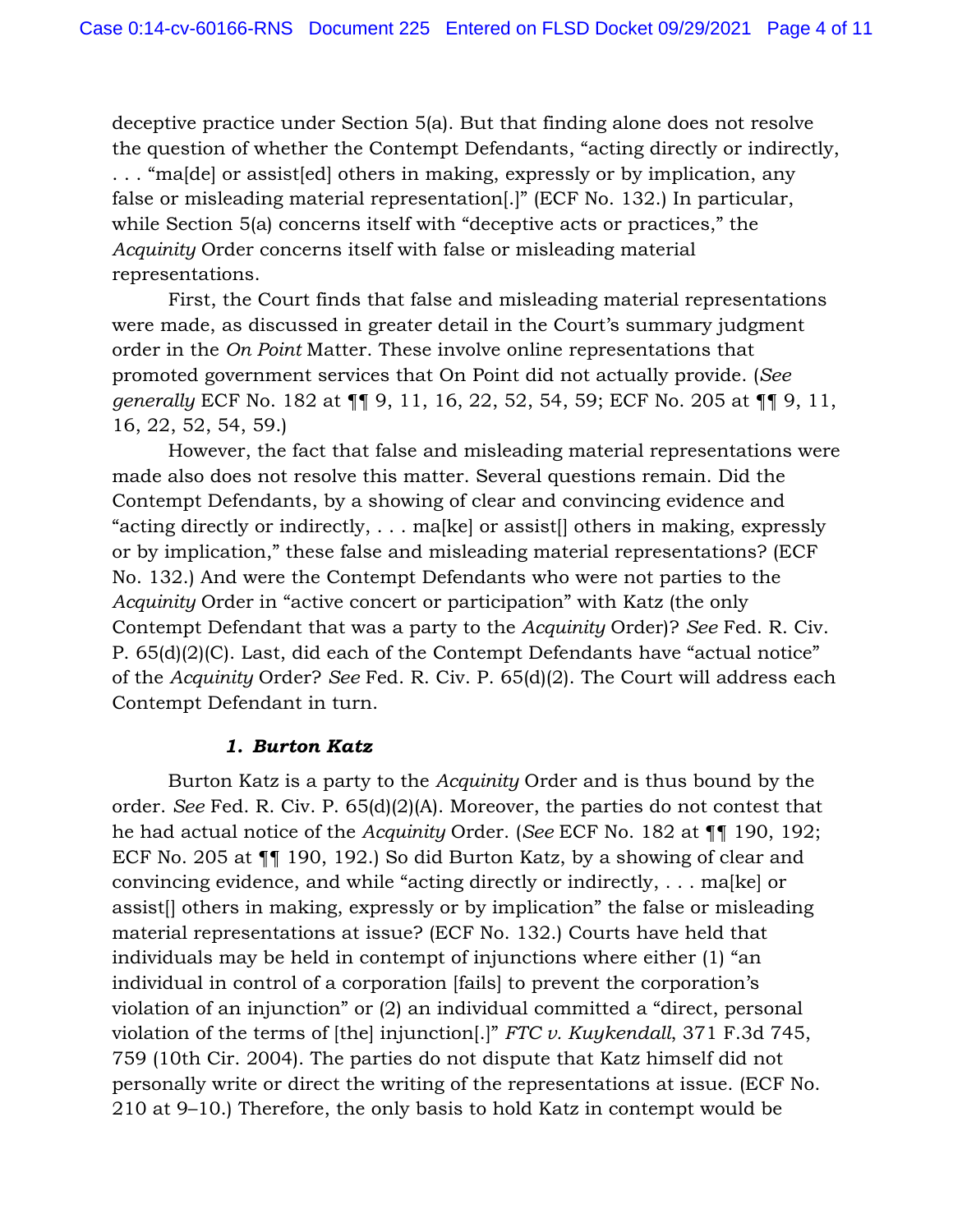under the "control" theory above. Under the "control" theory, the FTC must show by clear and convincing evidence that the defendant "had the management control or power to prevent the contempt." *Kuykendall*, 371 F.3d at 761.

The FTC has met its burden. Katz was the Chief Executive Officer of the On Point operation and functionally its largest shareholder. (ECF No. 182 at ¶¶ 96, 102; ECF No. 205 at ¶¶ 96, 102.) Katz played an active role at On Point, reviewing portfolios of new domains and reviewing documents pertaining to On Point's financial performance as well as On Point's chargeback and advertising account issues. (ECF No. 182 at ¶¶ 126, 133–137; ECF No. 205 at ¶¶ 126, 133–137.) This is sufficient to show that Katz had the "management control or power to prevent" the making of the false or misleading material representations. *See Kuykendall*, 371 F.3d at 761.

### *2. Brent Levison*

Brent Levison was not a party to the *Acquinity* Order, and therefore the FTC must show by clear and convincing evidence that he had "actual notice" of the *Acquinity* Order and that he was in "active concert or participation" with Burton Katz. *See* Fed. R. Civ. P. 65(d)(2).

First, actual notice. All that is required in a contempt action is "knowledge of the mere existence of the injunction; not its precise terms." *FTC v. Neiswonger*, 494 F. Supp. 2d 1067, 1079 (E.D. Mo. 2007); *see also Gen. Motors Corp. v. Gibson Chem. & Oil Corp.*, 627 F. Supp. 678, 681-82 (E.D.N.Y. 1986) ("It is clear, however, that the knowledge required of a party in contempt is knowledge of the existence of the order . . . not knowledge of the particulars of that order."). The Court finds that Levison had actual notice of the *Acquinity*  Order, as he saw it and was made aware of it by Katz. (ECF No. 182 at ¶ 194; ECF No. 205 at ¶ 194.)

Second, active concert or participation. Under Rule 65(d)(2)(C), nonparties who "aid and abet the party bound by the injunction in carrying out prohibited acts" may be bound by the injunction. *ADT LLC v. NorthStar Alarm Servs., LLC*, 853 F.3d 1348, 1352 (11th Cir. 2017). The parties dispute whether an aider and abettor must do so with intent to participate in the prohibited acts. While intent is irrelevant as to parties to an injunction, *see McComb v. Jacksonville Paper Co.*, 336 U.S. 187, 191 (1949), it is "well settled law" that a "person who *knowingly* assists a defendant in violating an injunction subjects" herself to civil contempt. *See Alemite Mfg. Corp. v. Staff*, 42 F.2d 832, 832 (2d Cir. 1930) (L. Hand, J.) (emphasis added); *see also CBS Broad. Inc. v. EchoStar Commc'ns Corp.*, No. 98-2651-CIV, 2006 WL 8434726, at \*6 (S.D. Fla. Dec. 15, 2006) (Seltzer, M.J.) ("[I]t has long been recognized that a non-party may be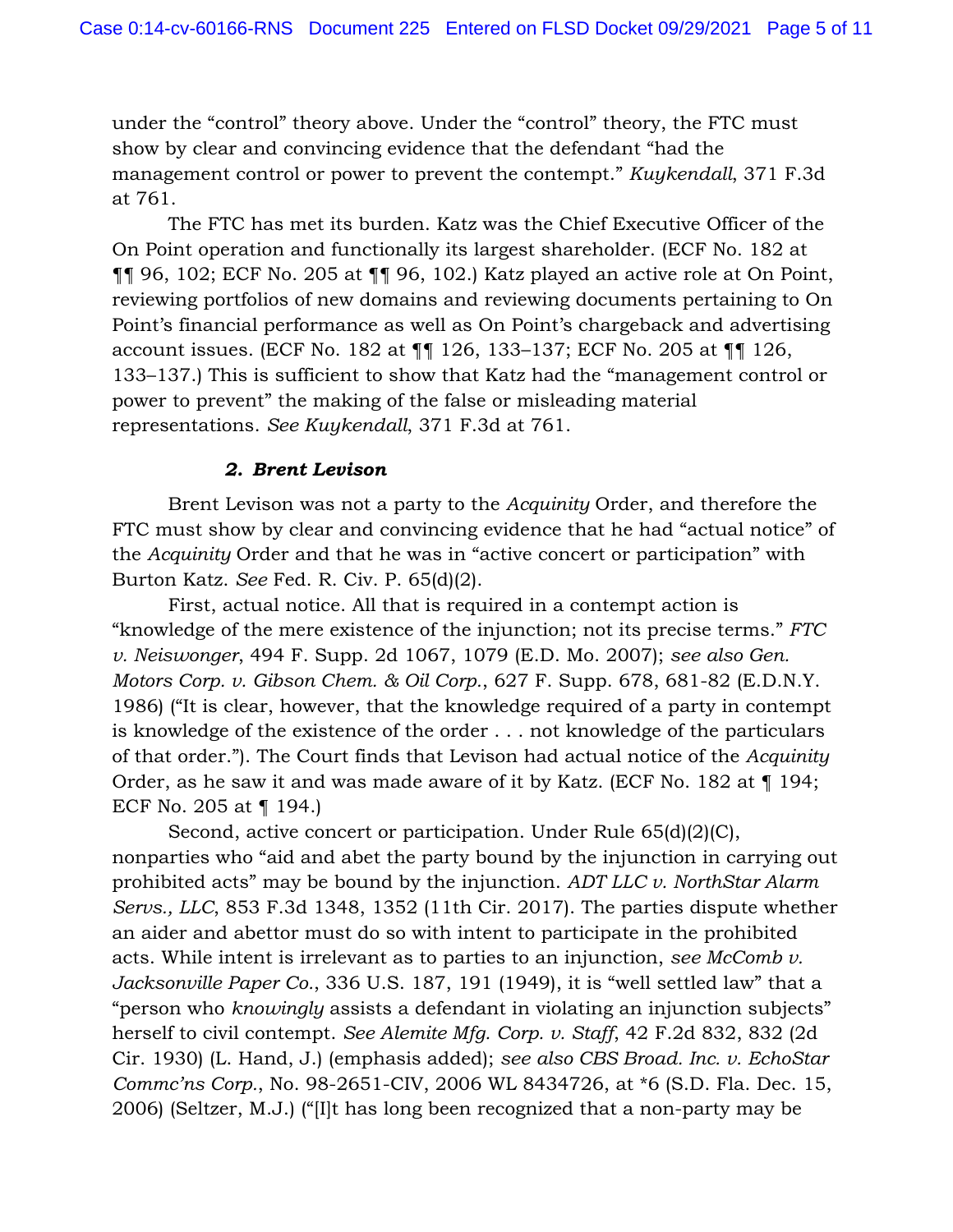held in civil contempt if, and to the extent that, he knowingly aids or abets an enjoined party in transgressing a court order[.]") (quoting *Goya Foods, Inc. v. Wallack Mgmt. Co.*, 290 F.3d 63, 75 (1st Cir. 2002)). Therefore, to be bound by an injunction under Rule 65(d)(2)(C), the party need to have "played an essential role" in knowingly assisting the party to the injunction carry out the prohibited acts. *See Goya Foods*, 290 F.3d at 76; *see also FTC v. Leshin*, 618 F.3d 1221, 1236 (11th Cir. 2010). Essentially, here, the FTC needs to show that Levison knowingly "aid[ed] and abet[ted] [Katz] in carrying out the" "making, or assisting others in making, expressly or by implication, any false or misleading material representation." *See ADT LLC*, 853 F.3d at 1352; (ECF No. 132 at 3).

The Court finds that Levison played an essential role in knowingly assisting Katz carry out a scheme that involved the making, or assisting others in making, false or misleading material representations. Levison was the Chief Administrative Officer and Senior Vice President of Products at On Point, as well as the general counsel. (ECF No. 182 at ¶ 144; ECF No. 205 at ¶ 144.) Levison oversaw On Point's payment processing team and call center and sought guidance from outside counsel regarding On Point's websites, advertising, and call-center scripts. (ECF No. 182 at ¶¶ 153–154; ECF No. 205 at ¶¶ 153–154.) Moreover, Levison helped build On Point's team of content writers and helped test websites. (ECF No. 182 at ¶ 152; ECF No. 205 at ¶ 152.) Levison knew of consumer complaints regarding On Point's services, as well as On Point's high chargebacks and the closure of certain advertising accounts. (ECF No. 182 at ¶¶ 157–161; ECF No. 205 at ¶¶ 157–161.) Furthermore, Levison directed employees to toggle payment traffic between merchant accounts when informed that certain accounts had high chargebacks. (ECF No. 178-38 at 115.) Last, Levison personally guaranteed at least eighteen accounts for On Point billing companies, and he earned \$257,720 in "productivity fees" for the charges his merchant accounts processed. (ECF No. 182 at ¶¶ 165–166; ECF No. 205 at ¶¶ 165–166.) These acts are enough to demonstrate that Levison played an essential role in knowingly assisting Katz create and perpetuate the false and misleading representations at issue.

#### *3. Elisha Rothman*

Elisha Rothman was not a party to the *Acquinity* Order, and therefore the FTC must show by clear and convincing evidence that he had "actual notice" of the *Acquinity* Order and was in "active concert or participation" with Burton Katz. *See* Fed. R. Civ. P. 65(d)(2).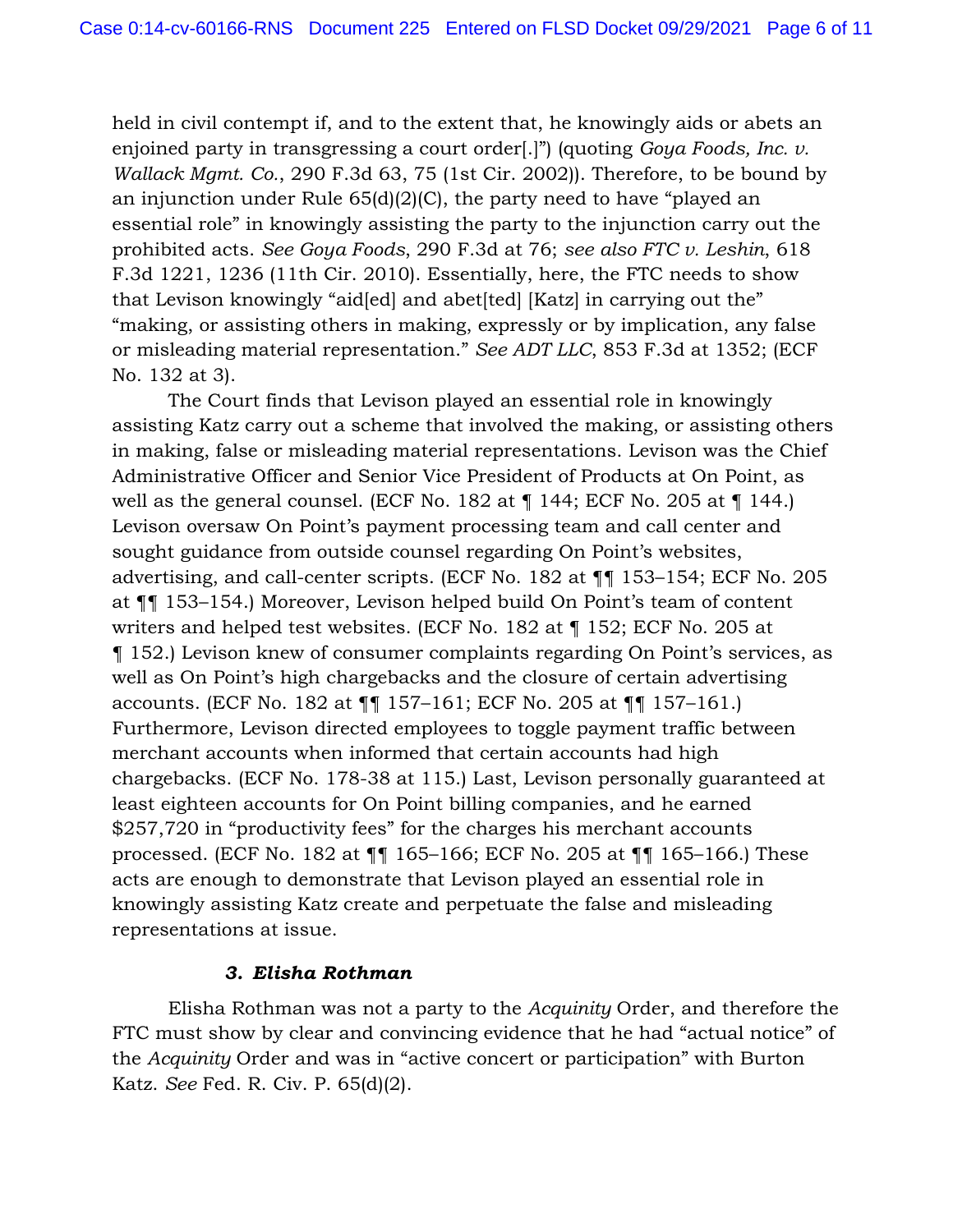Turning first to actual notice, the FTC has not shown by clear and convincing, as well as undisputed, evidence that Rothman had actual notice of the *Acquinity* Order. While the Court previously held that there was a showing that Rothman had knowledge of the Order "sufficient to support a potential finding of contempt," (ECF No. 174 at 8), the FTC has not met its burden at the summary contempt stage. The parties dispute the extent of Rothman's knowledge. The FTC presses that Rothman had "actual notice" of the *Acquinity*  Order on two bases: (1) that Rothman had a "conversation" with Katz about the *Acquinity* litigation and that he was aware that Katz had settled the litigation, and (2) that Katz spoke with Rothman "regarding the substance of the Order." (ECF No. 182 at ¶¶ 198–199.) However, a conversation with Katz about the *Acquinity* litigation in general does not confer "actual notice" of a settlement order, and the Contempt Defendants dispute the second basis, arguing that Katz testified that he spoke to Rothman about the substance of the underlying litigation, not the substance of the settlement order. (ECF No. 205 at ¶ 199.) Therefore, the FTC has not shown by clear and convincing, undisputed evidence that Rothman had sufficient "actual notice."4

#### *4. Dragon Global Defendants*

The Dragon Global Defendants were not a party to the *Acquinity* Order, and therefore the FTC must show by clear and convincing evidence that they had "actual notice" of the *Acquinity* Order and were in "active concert or participation" with Burton Katz. *See* Fed. R. Civ. P. 65(d)(2).

First, actual notice. The FTC's primary argument that the Dragon Global Defendants had actual knowledge of the *Acquinity* Order is that Katz was a "managing director and 'venture team' member" of Dragon Global (ECF No. 181 at 9–10) and that Katz was otherwise an "agent" of Dragon Global (ECF No. 210 at 5). *See Neiswonger*, 494 F. Supp. 2d at 1080 n.18 (holding that an individual's knowledge of an order may be imputed to business entities); *see also Chang v. JPMorgan Chase Bank, N.A.*, 845 F.3d 1087, 1095 (11th Cir. 2017). As to the contention that Katz was a managing director and venture team member of Dragon Global, that contention is not supported by undisputed evidence. (ECF No. 205 at ¶ 115.) The FTC does not allege what responsibilities, if any, Katz had at Dragon Global and when and to whom Katz was held out as a managing director of Dragon Global. Therefore, knowledge of the Order cannot be imputed on this basis.

<sup>4</sup> The Defendants make a two-line request to vacate the show-cause order as to Rothman. (ECF No. 204 at 12.) To the extent that this request is a motion, it is denied.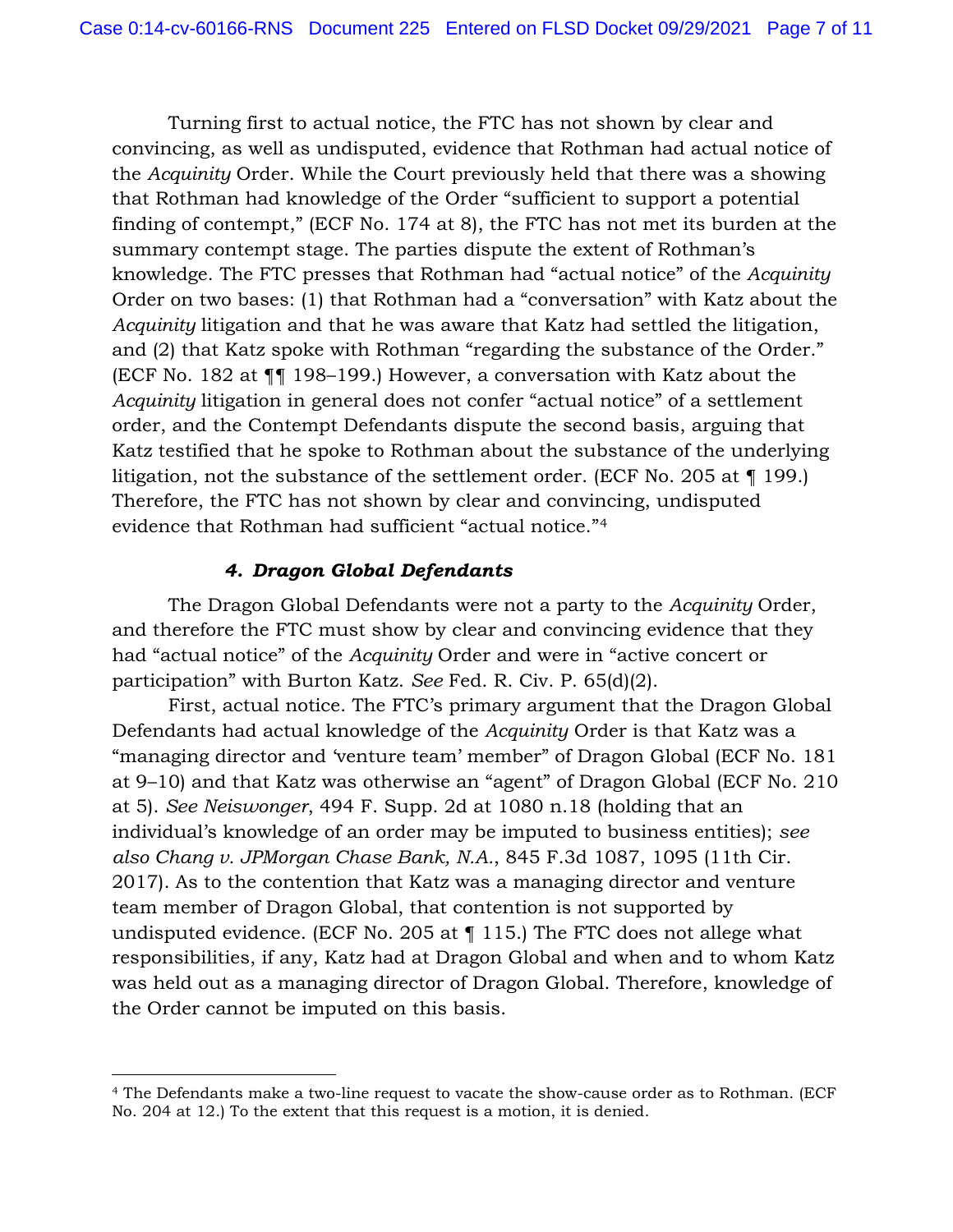The FTC's argument that Katz was an "agent" of Dragon Global also falls flat. To be an agent, one must be "employed or authorized to act for [the principal], or transact for [the principal], or entrusted with another's business." *City of Tuscaloosa v. Harcros Chems., Inc.*, 158 F.3d 548, 557 n.9 (11th Cir. 1998). The only examples that the FTC gave of Katz purportedly acting as Dragon Global's agent were acts involving the solicitation of investment for On Point. (ECF No. 210 at 5–6 (citing ECF No. 182 at ¶¶ 139–141).) It appears that the FTC's theory is that (1) Global Dragon partnered with Katz and On Point by helping raise investments for On Point, and (2) Katz, as CEO of On Point but also as Dragon Global's agent, helped Dragon Global help On Point raise investments for On Point. (*See* ECF No. 201 at 2; ECF No. 210 at 5–6.) The undisputed evidence does not follow. Rather, Katz took those actions as On Point's CEO and day-to-day leader, and those actions were for the benefit of On Point. There is no evidence that Katz was a de facto leader or agent of Dragon Global such as to impute actual notice of the *Acquinity* Order.

The FTC in its reply points to new evidence, arguing that this evidence demonstrates that Dragon Global had actual notice of the *Acquinity* Order. (ECF No. 210 at 6.) Even assuming that this evidence provided Dragon Global with actual notice, the Court finds that Dragon Global was not in "active concert or participation" with Katz under Fed. R. Civ. P. 65(d)(2)(C).

Dragon Global is a venture capital, private equity, and real estate investment firm that oversees numerous portfolio companies in numerous industries. (ECF No. 190 at  $\P\P$  1, 3; ECF No. 202 at  $\P\P$  1, 3.) While it is undisputed that certain Dragon Global entities invested in On Point and solicited additional investment for On Point (ECF No. 182 at ¶ 82; ECF No. 205 at ¶ 82), the undisputed evidence shows that Dragon Global did not knowingly aid and abet Katz in the "making, or assisting others in making, expressly or by implication, any false or misleading material representation." *ADT LLC*, 853 F.3d at 1352; (ECF No. 132 at 3). At a certain level of abstraction, every entity that invested in On Point and every employee that received a paycheck from On Point could be said to have assisted Katz in violating the *Acquinity* Order. However, the "active concert or participation" prong of Rule 65(d)(2)(C) does not reach that far. Such participation must be knowing, and it needs to be directed at the actual prohibited conduct. *See Goya Foods*, 290 F.3d at 76. Here, there is no evidence that Dragon Global knowingly directed its investments or other investors to Katz's violative conduct. The most that the FTC points to is that Dragon Global provided funding in 2015 to purchase one domain, dmv.com; however, there is no allegation that dmv.com provided paid guides, contained deceptive representations, or had plans to provide deceptive guides at that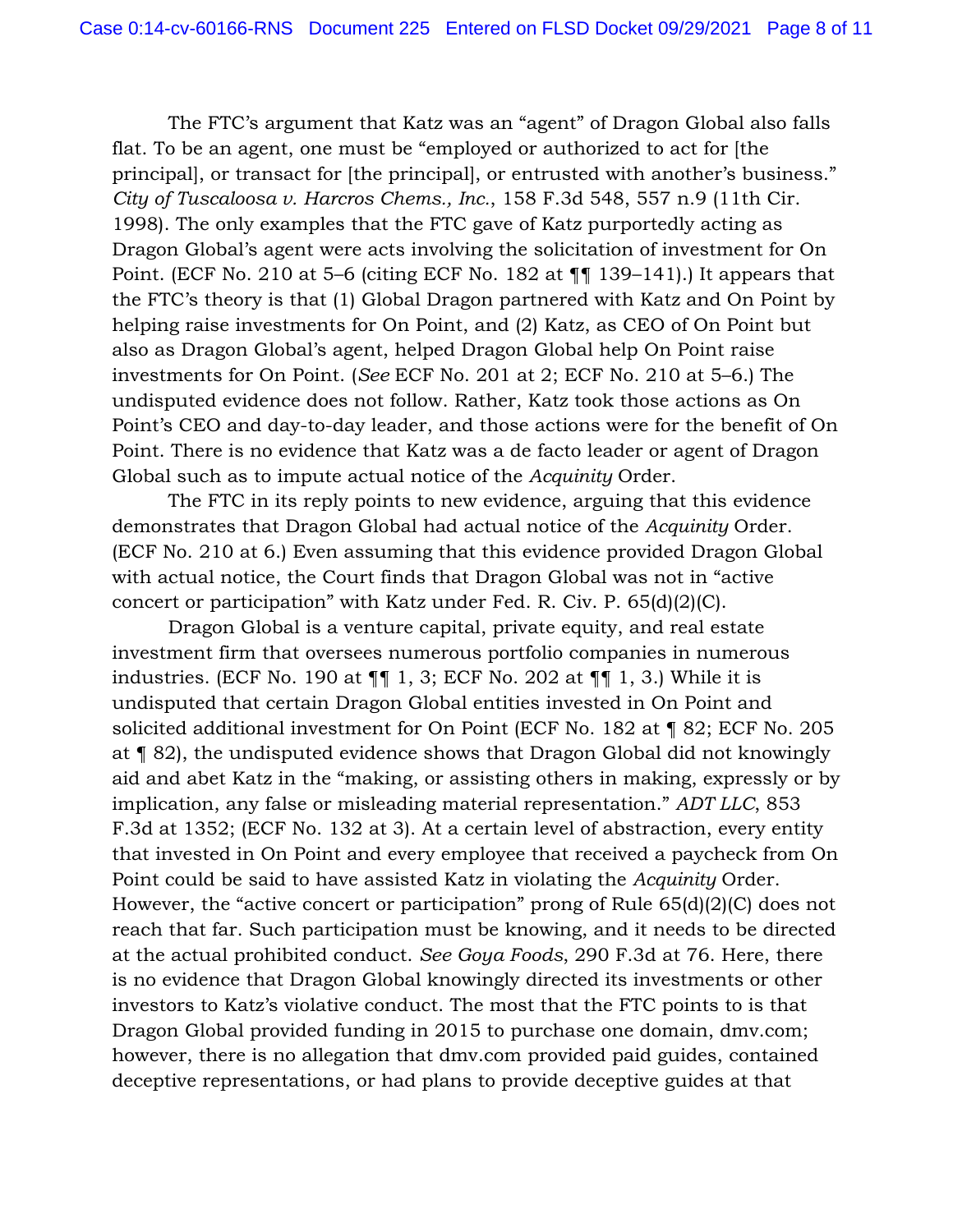time. (ECF No. 182 at ¶¶ 80, 105; ECF No. 190 at ¶¶ 13–15; ECF No. 205 at ¶¶ 80, 105.)

In total, the undisputed evidence shows that Dragon Global, even if it did have actual notice of the *Acquinity* Order, was not in "active concert or participation" such as to be bound by the *Acquinity* Order. Therefore, Dragon Global's motion for summary contempt is **granted**. (**ECF No. 184**.)

#### *5. Corporate Defendants*

As to the Corporate Defendants, the Court finds that these entities had actual notice of the *Acquinity* Order, as such knowledge was imputed through Katz and Levison. *See FTC v. Data Med. Cap., Inc.*, No. SA CV 99-1266 AHS (EEx), 2010 WL 1049977, at \*19–20 (C.D. Cal. Jan. 15, 2010); *see also Neiswonger*, 494 F. Supp. 2d at 1080 n.18. Moreover, the Court finds that each acted in "active concert or participation" with Katz, as each entity had a specific role in assisting Katz carry out the deceptive scheme. (*See* ECF No. 182 at ¶¶ 72–81, 92–93, 102–113; ECF No. 205 at ¶¶ 72–81, 92–93, 102–113.) Therefore, the Court will hold the Corporate Defendants in contempt.

#### **C. Reasonable Efforts to Comply**

Alleged contemnors may argue that they were "excused from complying" with the injunction—meaning that the contemnor had an "inability to comply" with the order as it "made in good faith all reasonable efforts to comply." *Chairs v. Burgess*, 143 F.3d 1432, 1436 (11th Cir. 1998) (cleaned up); *see also Newman v. Graddick*, 740 F.2d 1513, 1525 (11th Cir. 1984) ("[A] person who attempts with reasonable diligence to comply with a court order should not be held in contempt."). The Contempt Defendants argue that they made "all reasonable efforts" to comply with the *Acquinity* Order by (1) engaging law firms to review their websites and provide training regarding data privacy and security, (2) providing disclaimers on websites, and (3) creating a call center and money-back guarantee. (ECF No. 204 at 16; ECF No. 203 at 4–6.) However, the Court finds that these efforts do not excuse Contempt Defendants Katz, Levison, and the Corporate Defendants from being found in violation of the *Acquinity* Order. First, reliance on the advice of counsel is not a defense to contempt. *See Cues, Inc. v. Polymer Indus., Inc.*, 680 F. Supp. 380, 387 (N.D. Ga. 1988) ("[I]t is not a defense to civil contempt that one received erroneous advice from counsel[.]"). Second, neither is a money-back guarantee. *See FTC v. Trudeau*, 579 F.3d 754, 773 n.14 (7th Cir. 2009) ("[A] money-back guarantee is not a general defense to a contempt action."). Third, disclaimers do not establish that alleged contemnors took "all reasonable efforts" to comply.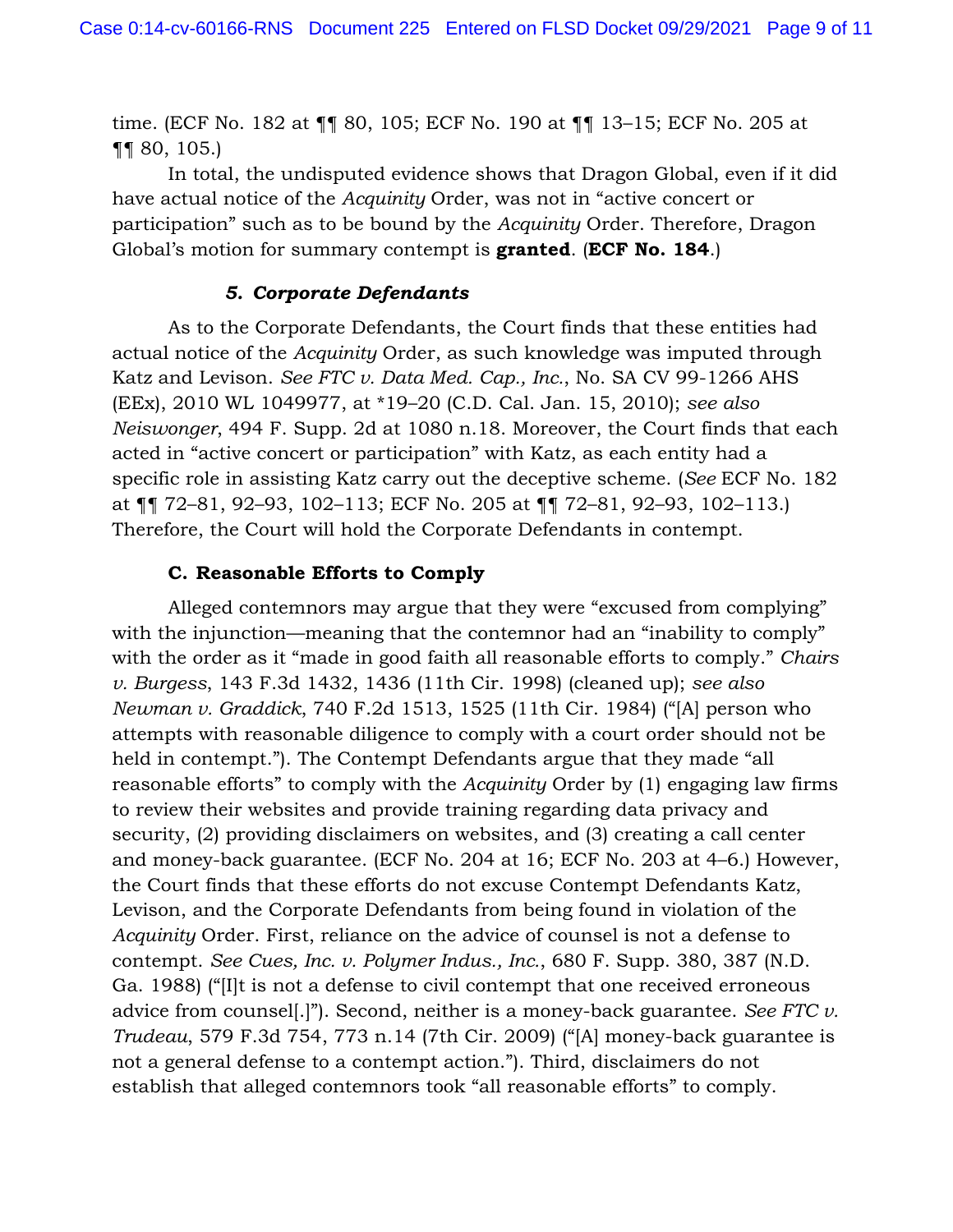Indeed, the *Acquinity* Order required an end to false or misleading representations—there was no provision permitting such representations if a disclaimer was used. (ECF No. 132.) Moreover, as explained in the Court's contemporaneous order in the *On Point Matter*, even despite the use of disclaimers, the Contempt Defendants Katz, Levison, and the Corporate Defendants continued to perpetuate the deceptive scheme. Therefore, the Court holds that Contempt Defendants Katz, Levison, and the Corporate Defendants were able to comply with the *Acquinity* Order.

### **D. Relief**

Courts have "extremely broad and flexible powers" in contempt cases and have "wide discretion in fashioning an equitable remedy." *FTC v. Leshin*, 719 F.3d 1227, 1231 (11th Cir. 2013). Sanctions in a civil contempt case may serve to either "(1) coerce the contemnor to comply with a court order, or (2) compensate a party for losses suffered[.]" *McGregor v. Chierico*, 206 F.3d 1378, 1385 n.5 (11th Cir. 2000); *Leshin*, 719 F3d at 1231. While coercive sanctions may come with some limitations, compensatory sanctions are "only limited by the requirement that they be compensatory." *Leshin*, 719 F.3d at 1231 (quoting *Howard Johnson Co. v. Khimani*, 892 F.2d 1512, 1521 (11th Cir. 1990)). Consumer loss is a "common measure for civil sanctions in contempt proceedings[.]" *Trudeau*, 579 F.3d at 771–72. Courts will often look to gross receipts as a baseline for determining consumer loss. *See McGregor*, 206 F.3d at 1388–89; *see also FTC v. Figgie Intern., Inc.*, 994 F.2d 595, 606 (9th Cir. 1993) ("The fraud in the selling, not the value of the thing sold, is what entitles consumers in this case to full refunds or to refunds for each [product] that is not useful to them."); *Kuykendall*, 371 F.3d at 766 (holding that "using the defendant's gross receipts is a proper baseline in calculating the amount of sanctions necessary to compensate injured consumers.").

However, as the Tenth Circuit held in *Kuykendall*, a baseline is just a starting point. *See Kuykendall*, 371 F.3d at 766. Once this baseline is chosen, the liable Contempt Defendants must have the opportunity to present evidence regarding what, if any, amounts should "offset" the sanctions. *See id.* These offsets could be shown by, among other things, demonstrating that certain costs or expenses must be deducted or demonstrating that some consumers were "wholly satisfied with their purchases." *See id.* Moreover, the parties dispute the extent to which gross receipts from the freemium business appropriately measure consumer loss from those false and misleading